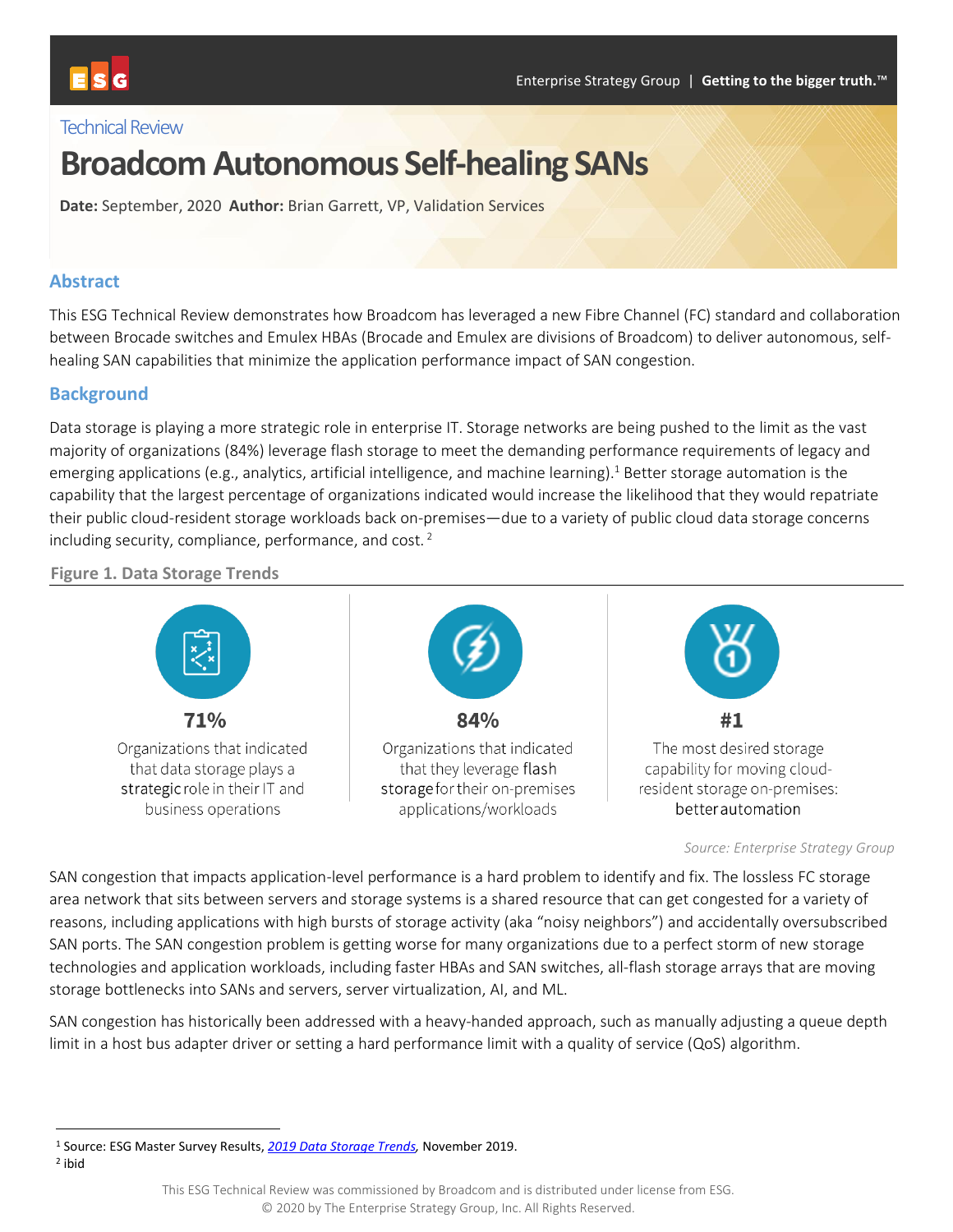#### **Autonomous Self-healing SAN Management**

Broadcom's autonomous SAN self-healing capability detects and automatically fixes SAN congestion problems. Autonomous SAN technology is implemented in Brocade Fabric OS 9.x software and Brocade GEN 7 hardware that are equipped with the latest Brocade ASICs. Autonomous SAN technology is implemented in Emulex Gen 7 HBAs. A Brocade switch that has detected a SAN congestion issue uses the recently approved INCITS/T11 specification updates to include Fabric Performance Impact Notification (FPIN)<sup>3</sup> to tell Emulex HBAs which paths are congested and need to be remediated. As shown in [Figure 2,](#page-1-0) Brocade switches and Emulex HBAs work together to detect, diagnose, and fix SAN congestion problems with FPINs.



<span id="page-1-0"></span>**Figure 2. Broadcom Autonomous Self-healing SAN Management** 

Broadcom played a key role in the development of the FPIN specification. The motivation for this effort was simple: Broadcom customers consistently reported that finding and fixing SAN congestion problems was a top SAN management challenge.

### **ESG Testing**

ESG tested Broadcom's ability to detect and autonomously recover from SAN congestion by simulating the performance impact of an I/O-intensive workload running on the same SAN as a business-critical data warehouse application. The testing was performed on Brocade Gen 7 FC switches, storage arrays, and Emulex Gen 7 Host Bus Adapters. A deliberate speed mismatch between the flash array and server HBAs was used to simulate a congestion slowdown for a higher priority data warehouse application (aka "the victim") after a throughput-intensive workload had started (aka "the bully"). The industrystandard FIO benchmark utility was used to simulate the large block (1MB) sequential read traffic of the bully and victim workloads.

Brocade SANnav Management Portal and Emulex SAN Manager were used to investigate SAN congestion, enable autonomous self-healing to fix the congestion, and monitor application-level performance during testing.

*Source: Enterprise Strategy Group*

<sup>3</sup> Fabric Performance Impact Notifications (FPINs) are defined by INCITS/T11.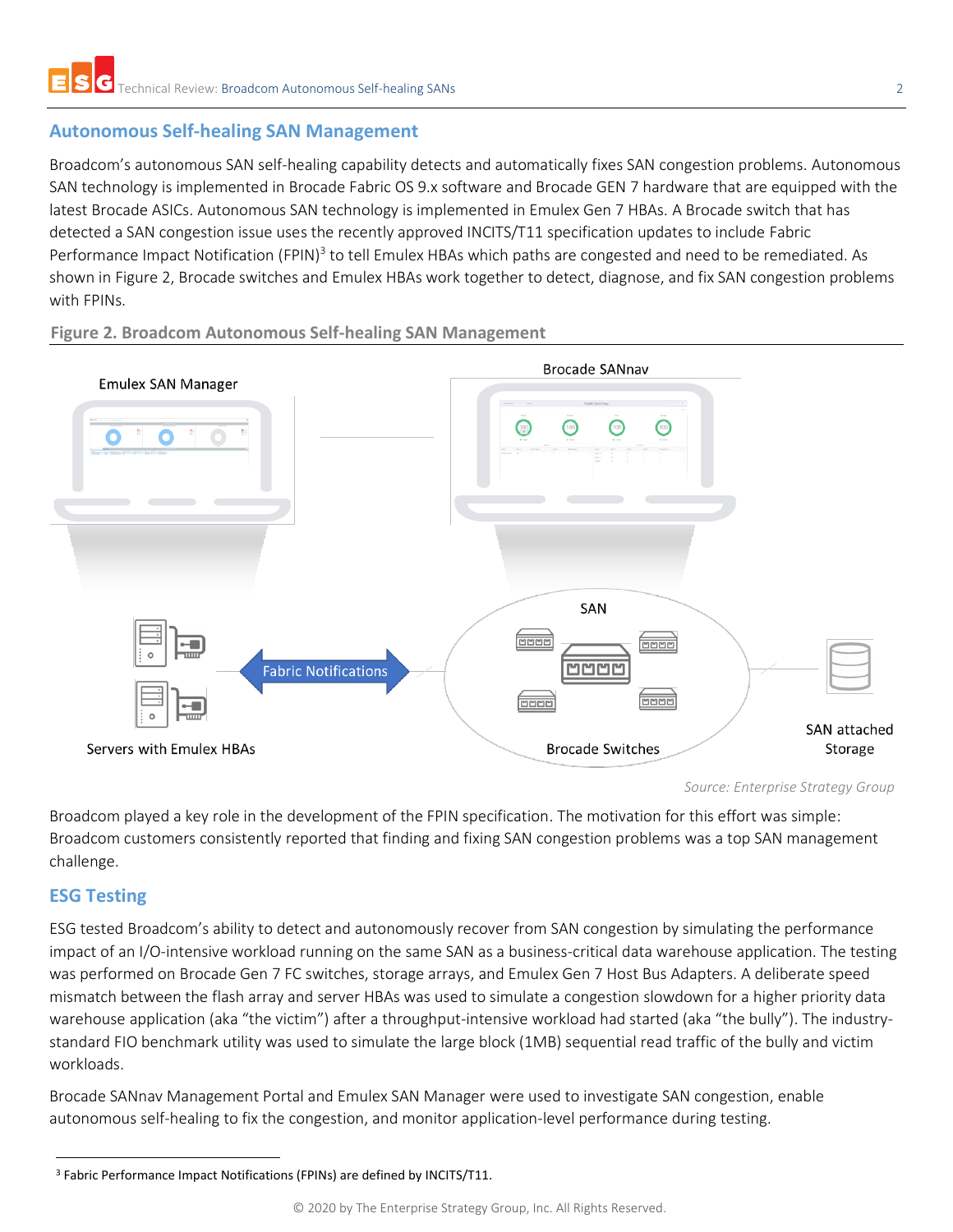#### **Detecting SAN Congestion**

SAN congestion was flagged as a problem through the Brocade SANnav Management Portal Health Summary score ring as an event that needed investigation. Brocade SANnav made it easy to visually investigate the error with a single click to drill down to explore the cause of the alerts. As shown in [Figure 3,](#page-2-0) Brocade SANnav made it easy to detect SAN congestion and investigate which HBA ports and switch paths were fighting for bandwidth through the topology view. Once Brocade's switches detected and identified the congestion impact, the FPIN was sent to the end device, in this case the Emulex HBA.

<span id="page-2-0"></span>**Figure 3. Detecting SAN Congestion (Brocade SANnav Management Portal)**



*Source: Enterprise Strategy Group*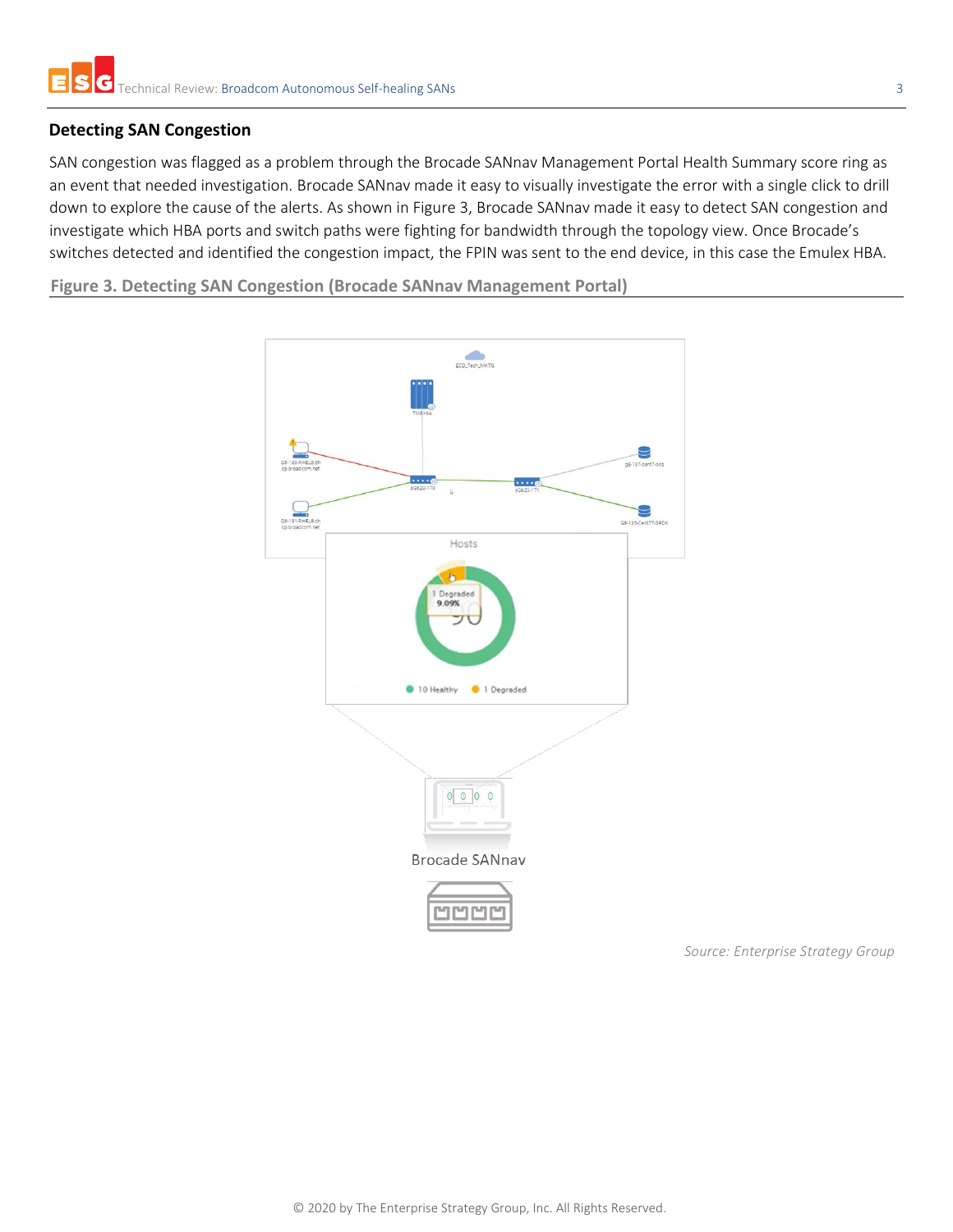#### **Enabling Autonomous Self-healing**

Next, ESG used the Emulex SAN Manager interface to visualize the FPIN notifications sent by Brocade switches, as shown toward the left in Figure 4. ESG then turned on a moderate level of port congestion management for the lower priority application. This setting, which was previously set to "monitor only," tells the Emulex HBAs to slow down the lower priority "bully" traffic with a goal of eliminating the port congestion issue.

**Figure 4. Enabling Autonomous Self-healing (Emulex SAN Manager)**



#### *Source: Enterprise Strategy Group*

ESG noted that the autonomous SAN technology detected the SAN congestion issue in Brocade switches and used the FPIN protocol to notify Emulex HBAs about the congestion and to start using an adaptive congestion management algorithm to fix the problem. Slowing down a lower priority application with an adaptive congestion algorithm is a sophisticated approach for SAN congestion management compared to the legacy approaches of manually changing host adapter queue depth settings or using a QoS setting to set a hard performance limit for a lower priority application. The Broadcom selfhealing approach doesn't require agents on the hosts and it works with operating systems available today. The Broadcom self-healing approach is not only more sophisticated, but also operates without intervention in real time, and constantly adjusts performance levels to maximize bandwidth usage if the congestion problem is transient.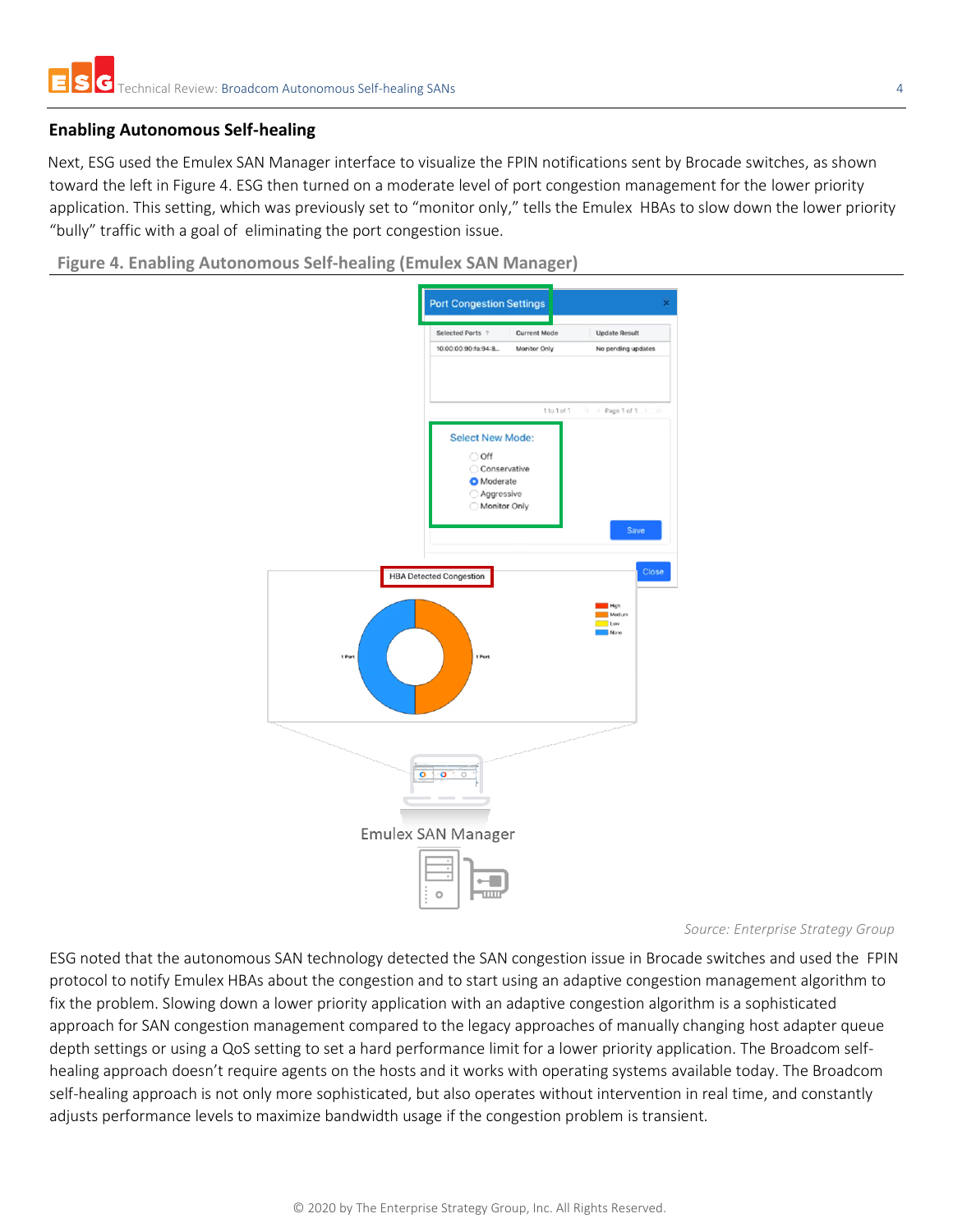#### **Autonomous Self-healing in Action**

ESG used both Brocade SANnav Management Portal and Emulex SAN Manager GUI to monitor performance and SAN congestion during each phase of the self-healing SAN test. As shown on the left i[n Figure 5,](#page-4-0) the business-critical data warehouse workload was running at approximately 1,500 MB/sec of sustained throughput before the lower priority backup job kicked in. Congestion was detected as performance for the business-critical data warehouse workload dropped by more than 50%.

Autonomous self-healing is shown on the right in [Figure 5.](#page-4-0) Note how business-critical performance picked up as the congestion algorithms were used to slow down the lower priority application. Also note how congestion remediation is happening in real time. Self-healing periodically kicks in to make real-time adjustments with a goal of providing a fair share of SAN bandwidth for lower priority applications if and when the congestion goes away.

<span id="page-4-0"></span>**Figure 5. Autonomous Self-healing in Action (Emulex SAN Manager)**



*Source: Enterprise Strategy Group*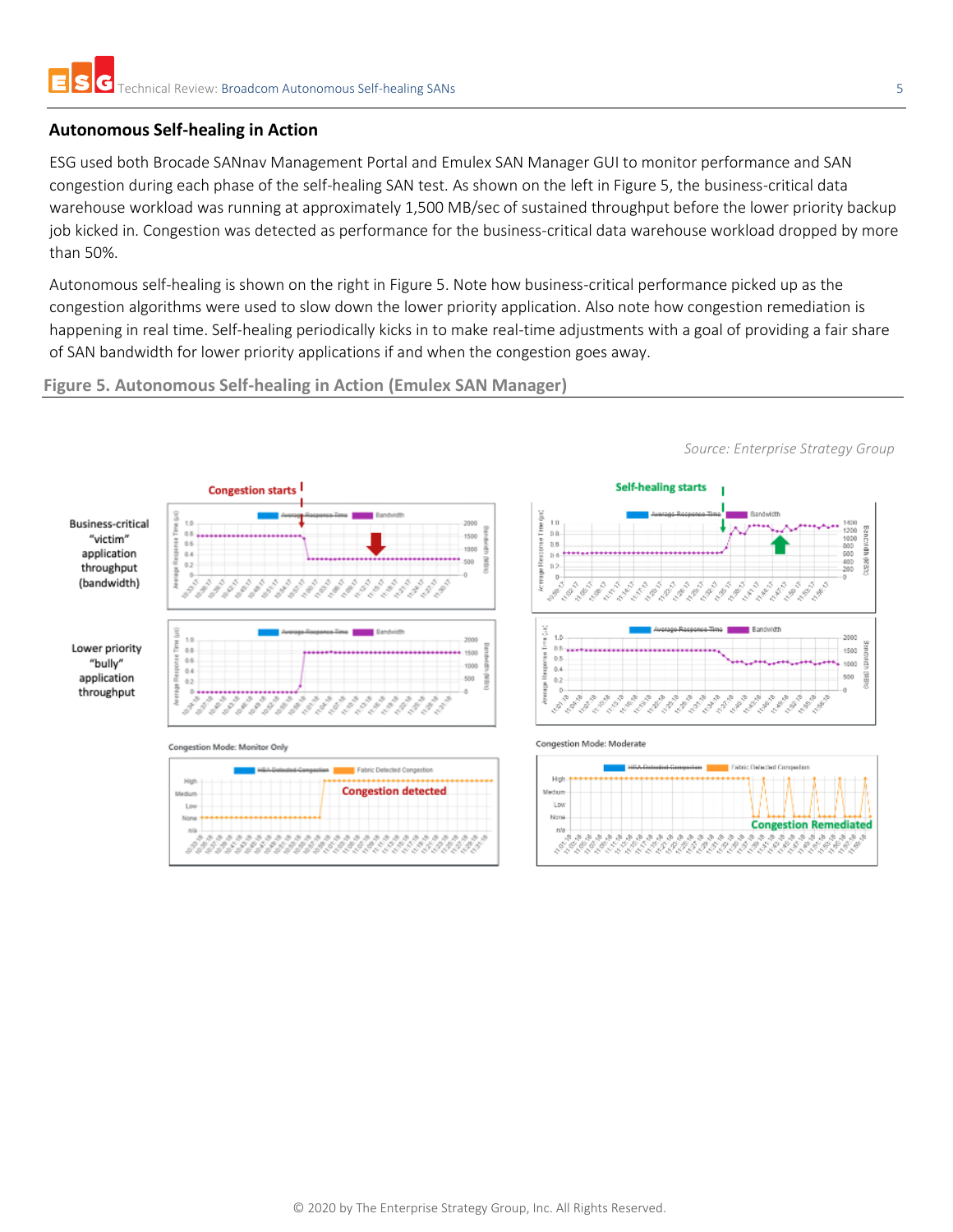#### **Validating Autonomous Self-healing**

Brocade SANnav Management Portal then indicated that the congestion impact had disappeared and performance latency had gone back to normal. The original congestion violation message and the message that indicates that the congestion has been cleared are highlighted in [Figure 6.](#page-5-0)

<span id="page-5-0"></span>**Figure 6. Validating Autonomous Self-healing (Brocade SANnav Management Portal)**

| <b>Violations</b><br>Congestion |             |                    |                  |                    |                                            |                  |                         | $\boldsymbol{\mathsf{x}}$ |
|---------------------------------|-------------|--------------------|------------------|--------------------|--------------------------------------------|------------------|-------------------------|---------------------------|
|                                 |             |                    |                  |                    |                                            |                  |                         |                           |
|                                 | Object Name | Prod $\Rightarrow$ | Rule Name $\div$ | Rule $\Rightarrow$ | Measure $\Leftrightarrow$                  | Measure Value    | Port Type $\Rightarrow$ | Last Occurred(            |
| Θ                               | port48      | 10.231.1.          | defALL_PORTS_IO_ | ALL_POR            | Device Impact latency (DEV_LATENCY_IMPACT) | IO_LATENCY_CLEAR | E-Port                  | Sep 01, 2020 1            |
| ▲                               | port48      | 10.231.1           | defALL_PORTS_IO_ | ALL_POR            | Device Impact latency (DEV_LATENCY_IMPACT) | IO_PERF_IMPACT   | E-Port                  | Sep 01, 2020 1            |
|                                 |             |                    |                  |                    |                                            |                  |                         |                           |
|                                 |             |                    |                  |                    |                                            |                  |                         |                           |
|                                 |             |                    |                  |                    |                                            |                  |                         |                           |
|                                 | Close       |                    |                  |                    |                                            |                  |                         |                           |
|                                 |             |                    |                  |                    |                                            |                  |                         | h.                        |

*Source: Enterprise Strategy Group*

## *i* Why This Matters

SAN congestion that causes application performance problems is a notoriously hard problem to diagnose and fix. Slow application performance that is caused by (or mistakenly suspected to have been caused by) SAN congestion can lead to a loss of employee productivity, customer satisfaction, and revenue.

Finding, fixing, and automatically eliminating SAN congestion problems saves time and money for IT professionals and improves customer satisfaction and productivity for application users.